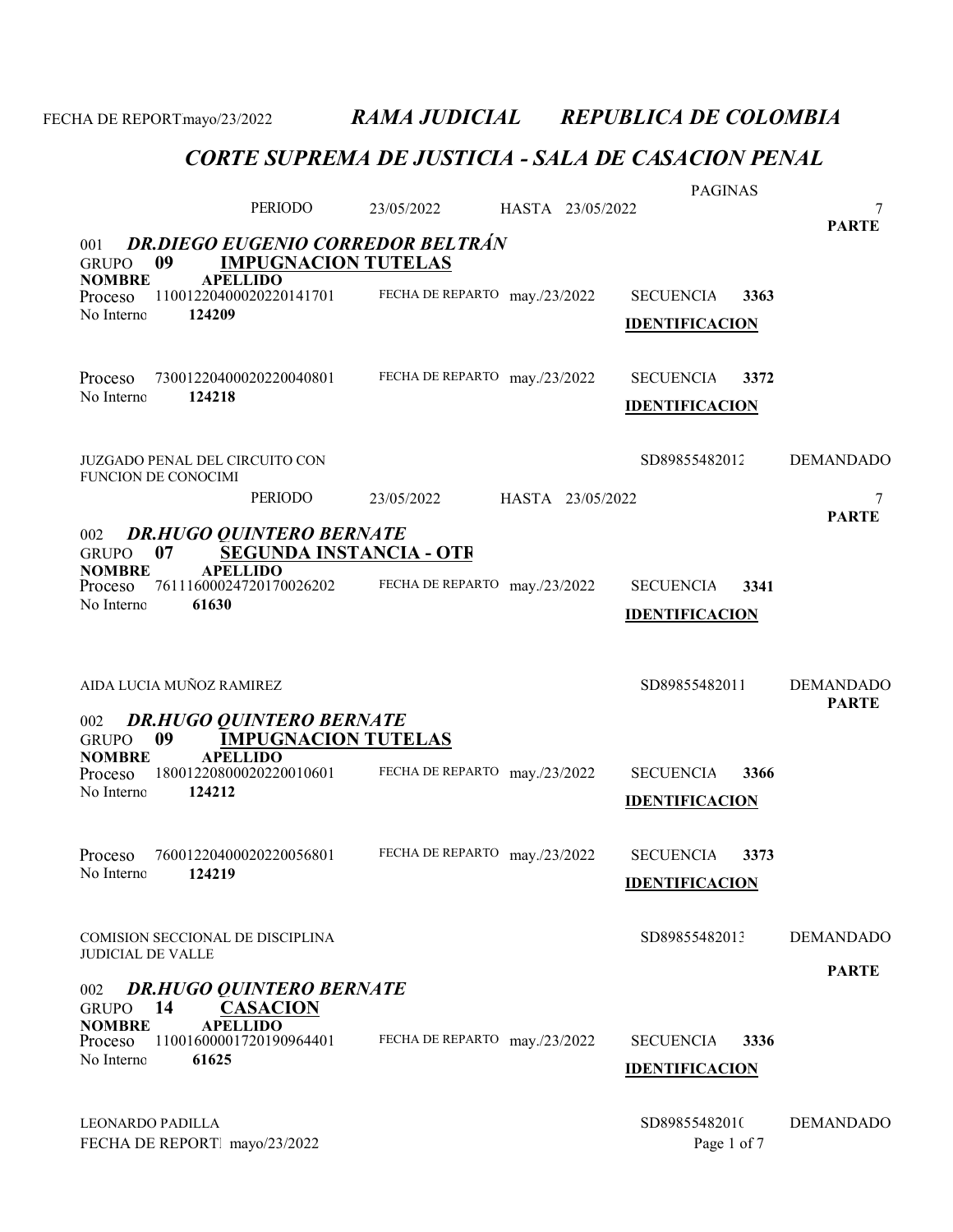### CORTE SUPREMA DE JUSTICIA - SALA DE CASACION PENAL

|                                                                                                 |                                | <b>PAGINAS</b>           |                   |
|-------------------------------------------------------------------------------------------------|--------------------------------|--------------------------|-------------------|
| <b>DR.HUGO QUINTERO BERNATE</b><br>002                                                          |                                |                          | <b>PARTE</b>      |
| <b>IMPUGNACIONES ESPECIAL</b><br>42<br><b>GRUPO</b><br><b>NOMBRE</b><br><b>APELLIDO</b>         |                                |                          |                   |
| 52399600052120158016801<br>Proceso                                                              | FECHA DE REPARTO may./23/2022  | <b>SECUENCIA</b><br>3339 |                   |
| 61628<br>No Interno                                                                             |                                | <b>IDENTIFICACION</b>    |                   |
|                                                                                                 |                                |                          |                   |
| JESUS HENRY SOLARTE ACOSTA                                                                      |                                | SD89855482011            | <b>DEMANDADO</b>  |
| PERIODO                                                                                         | 23/05/2022<br>HASTA 23/05/2022 |                          | 7<br><b>PARTE</b> |
| <b>DR.GERSON CHAVERRA CASTRO</b><br>003                                                         |                                |                          |                   |
| 09<br><b>IMPUGNACION TUTELAS</b><br><b>GRUPO</b><br><b>NOMBRE</b><br><b>APELLIDO</b>            |                                |                          |                   |
| 41001220400020220011101<br>Proceso                                                              | FECHA DE REPARTO may./23/2022  | <b>SECUENCIA</b><br>3367 |                   |
| No Interno<br>124213                                                                            |                                | <b>IDENTIFICACION</b>    |                   |
|                                                                                                 |                                |                          |                   |
| JUZGADO PRIMERO PENAL DEL CIRCUITO                                                              |                                | SD89855482012            | <b>DEMANDADO</b>  |
| CON FUNCION DE                                                                                  |                                |                          | <b>PARTE</b>      |
| <b>DR.GERSON CHAVERRA CASTRO</b><br>003<br>20<br><b>TUTELA DE PRIMERA INST.</b><br><b>GRUPO</b> |                                |                          |                   |
| <b>NOMBRE</b><br><b>APELLIDO</b>                                                                |                                |                          |                   |
| 11001020400020220103900<br>Proceso<br>No Interno<br>124191                                      | FECHA DE REPARTO may./23/2022  | <b>SECUENCIA</b><br>3344 |                   |
|                                                                                                 |                                | <b>IDENTIFICACION</b>    |                   |
| 11001020400020220104800<br>Proceso                                                              | FECHA DE REPARTO may./23/2022  | <b>SECUENCIA</b><br>3354 |                   |
| No Interno<br>124200                                                                            |                                | <b>IDENTIFICACION</b>    |                   |
|                                                                                                 |                                |                          |                   |
| SALA DE DESCONGESTION NO. 1 DE LA                                                               |                                | SD89855482011            | <b>DEMANDADO</b>  |
| <b>SALA DE CASACION</b>                                                                         |                                |                          | <b>PARTE</b>      |
| 003 DR.GERSON CHAVERRA CASTRO                                                                   |                                |                          |                   |
| <b>COLISIONES DE TUTELA</b><br>21<br>GRUPO<br><b>NOMBRE</b><br><b>APELLIDO</b>                  |                                |                          |                   |
| Proceso<br>11001020400020220104900                                                              | FECHA DE REPARTO may./23/2022  | <b>SECUENCIA</b><br>3355 |                   |
| No Interno<br>124201                                                                            |                                | <b>IDENTIFICACION</b>    |                   |
|                                                                                                 |                                |                          |                   |
| GOBERNAION DEL QUINDIO                                                                          |                                | SD89855482011            | <b>DEMANDADO</b>  |
| PERIODO                                                                                         | 23/05/2022<br>HASTA 23/05/2022 |                          | <b>PARTE</b>      |
| <b>DR.FABIO OSPITIA GARZÓN</b><br>004<br>09<br><b>IMPUGNACION TUTELAS</b><br><b>GRUPO</b>       |                                |                          |                   |
| <b>NOMBRE</b><br><b>APELLIDO</b>                                                                |                                |                          |                   |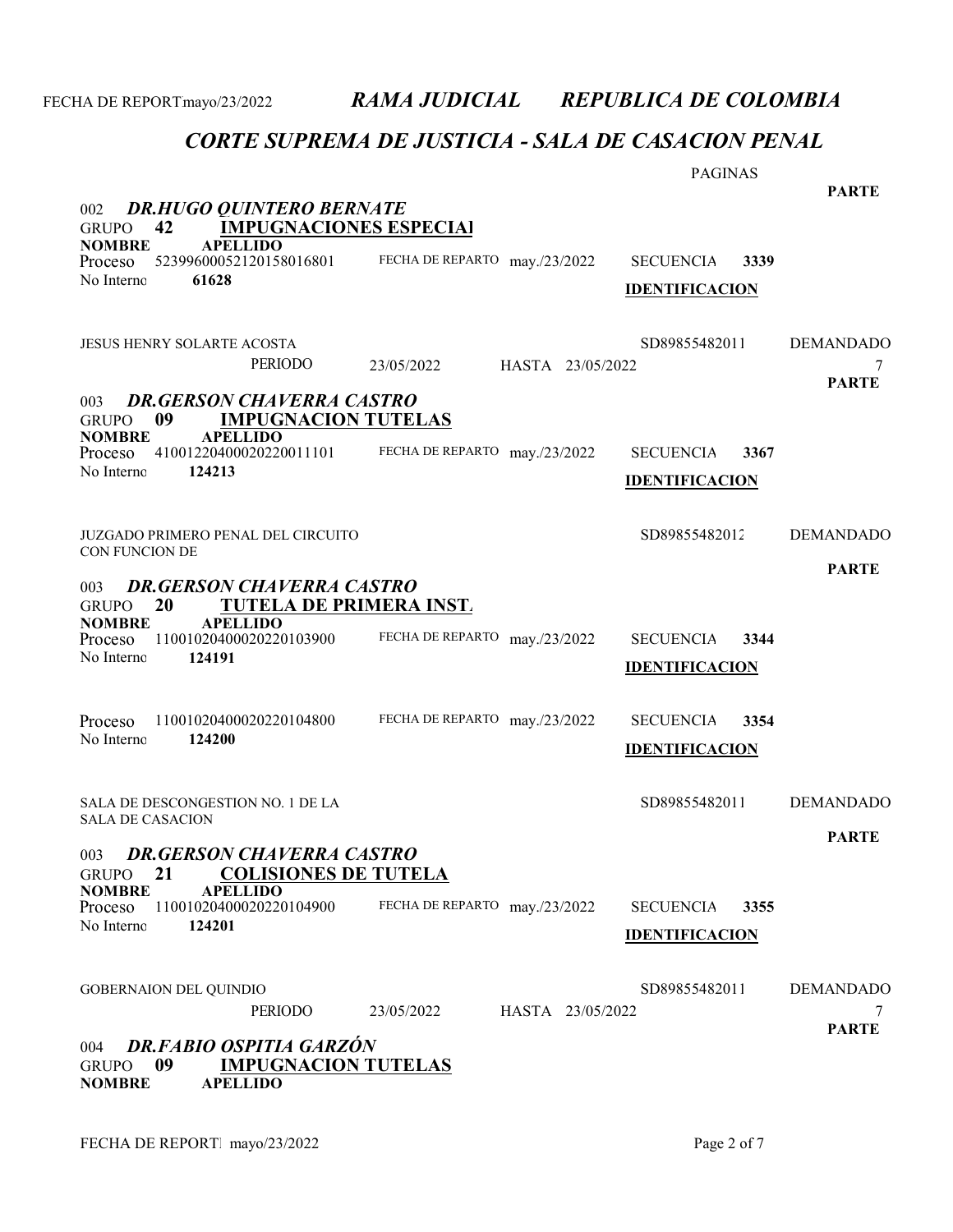# CORTE SUPREMA DE JUSTICIA - SALA DE CASACION PENAL

| 11001020500020220045302<br>Proceso<br>124205<br>No Interno                                                                                                                                                           | FECHA DE REPARTO may./23/2022  | <b>PAGINAS</b><br><b>SECUENCIA</b><br>3359<br><b>IDENTIFICACION</b> |                                  |
|----------------------------------------------------------------------------------------------------------------------------------------------------------------------------------------------------------------------|--------------------------------|---------------------------------------------------------------------|----------------------------------|
| 73001220400020220038601<br>Proceso<br>No Interno<br>124217                                                                                                                                                           | FECHA DE REPARTO may./23/2022  | <b>SECUENCIA</b><br>3371<br><b>IDENTIFICACION</b>                   |                                  |
| PROCURADURIA GENERAL PROVINCIAL<br>DE HONDA                                                                                                                                                                          |                                | SD89855482012                                                       | <b>DEMANDADO</b>                 |
| <b>DR.FABIO OSPITIA GARZÓN</b><br>004<br>TUTELA DE PRIMERA INST.<br>20<br><b>GRUPO</b><br><b>NOMBRE</b><br><b>APELLIDO</b><br>11001020400020220104000<br>Proceso<br>No Interno<br>124192                             | FECHA DE REPARTO may./23/2022  | <b>SECUENCIA</b><br>3345<br><b>IDENTIFICACION</b>                   | <b>PARTE</b>                     |
| SALA PENAL DEL TRIBUNAL SUPERIOR<br>DEL DISTRITO JUDI<br>PERIODO                                                                                                                                                     | 23/05/2022<br>HASTA 23/05/2022 | SD89855482011                                                       | <b>DEMANDADO</b>                 |
| <b>DR.LUIS ANTONIO HERNANDEZ BARBOSA</b><br>005<br>09<br><b>IMPUGNACION TUTELAS</b><br><b>GRUPO</b><br><b>NOMBRE</b><br><b>APELLIDO</b><br>11001220400020220184301<br><b>Proceso</b><br>124210<br>No Interno         | FECHA DE REPARTO may./23/2022  | <b>SECUENCIA</b><br>3364<br><b>IDENTIFICACION</b>                   | <b>PARTE</b>                     |
| JUZGADO QUINTO DE EJECUCION DE<br>PENAS Y MEDIDAS DE                                                                                                                                                                 |                                | SD89855482012                                                       | <b>DEMANDADO</b>                 |
| <b>DR.LUIS ANTONIO HERNANDEZ BARBOSA</b><br>005<br>14<br><b>CASACION</b><br><b>GRUPO</b><br><b>APELLIDO</b><br><b>NOMBRE</b><br>Proceso 11001600002320190439201 FECHA DE REPARTO may./23/2022<br>61626<br>No Interno |                                | <b>SECUENCIA</b><br>3337<br><b>IDENTIFICACION</b>                   | <b>PARTE</b>                     |
| EDGAR MANUEL HERNANDEZ LARA                                                                                                                                                                                          |                                | SD89855482011                                                       | <b>DEMANDADO</b><br><b>PARTE</b> |
| <b>DR.LUIS ANTONIO HERNANDEZ BARBOSA</b><br>005<br>20<br><b>TUTELA DE PRIMERA INST.</b><br><b>GRUPO</b><br><b>NOMBRE</b><br><b>APELLIDO</b><br>11001020400020220104300<br>Proceso<br>No Interno<br>124195            | FECHA DE REPARTO may./23/2022  | <b>SECUENCIA</b><br>3349<br><b>IDENTIFICACION</b>                   |                                  |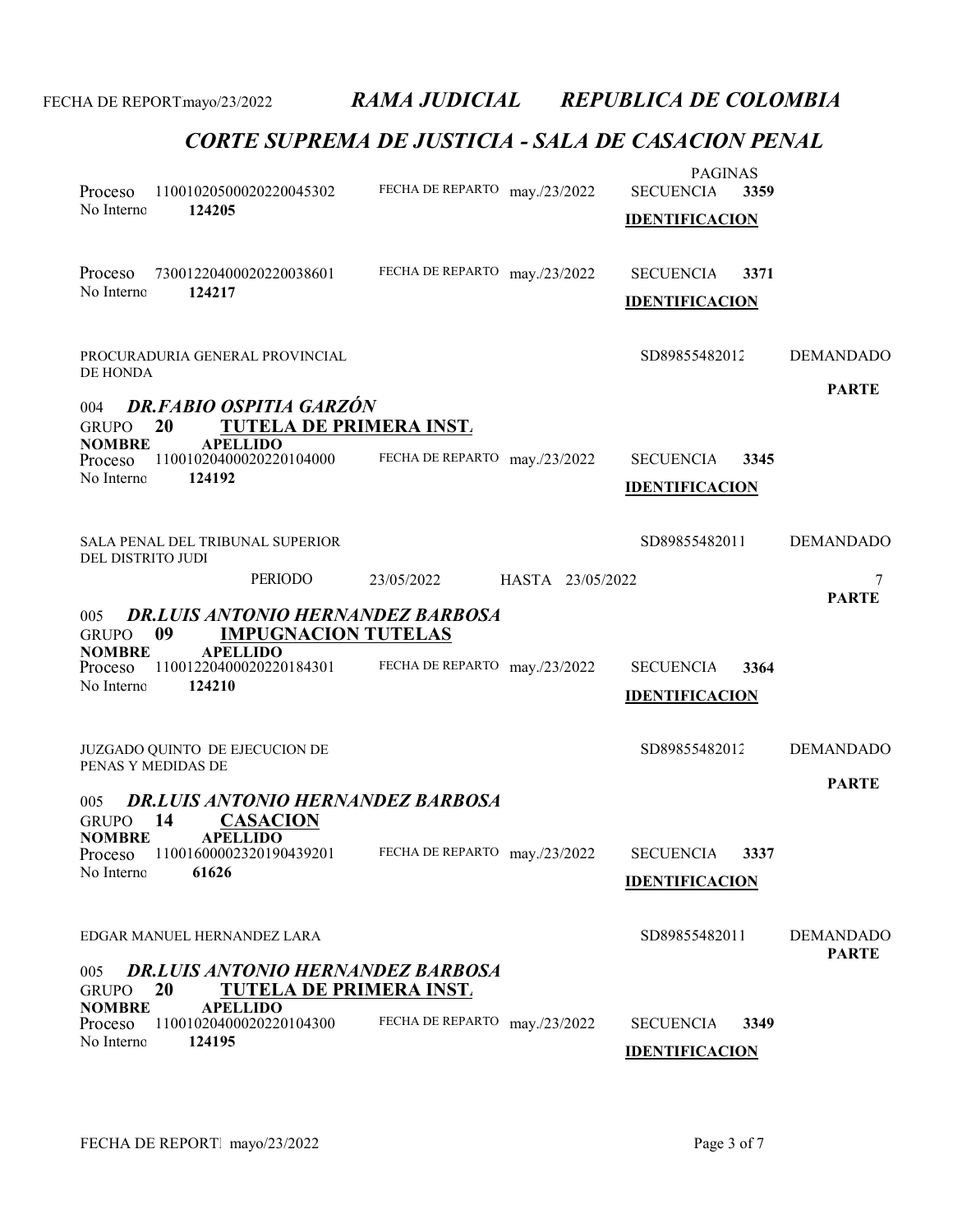# CORTE SUPREMA DE JUSTICIA - SALA DE CASACION PENAL

| Proceso<br>No Interno                           | 124197                                                       | 11001020400020220104500                                                              | FECHA DE REPARTO may./23/2022 |                  | <b>PAGINAS</b><br><b>SECUENCIA</b><br><b>IDENTIFICACION</b> | 3351 |                                  |
|-------------------------------------------------|--------------------------------------------------------------|--------------------------------------------------------------------------------------|-------------------------------|------------------|-------------------------------------------------------------|------|----------------------------------|
| DEL DISTRITO JUDI                               |                                                              | SALA PENAL DEL TRIBUNAL SUPERIOR                                                     |                               |                  | SD89855482011                                               |      | <b>DEMANDADO</b>                 |
|                                                 |                                                              | PERIODO                                                                              | 23/05/2022                    | HASTA 23/05/2022 |                                                             |      | 7                                |
| 006<br><b>GRUPO</b><br><b>NOMBRE</b><br>Proceso | 07<br><b>APELLIDO</b>                                        | DRA.MYRIAM AVILA ROLDAN<br><b>SEGUNDA INSTANCIA - OTR</b><br>11001600071720120001101 | FECHA DE REPARTO may./23/2022 |                  | <b>SECUENCIA</b>                                            | 3338 | <b>PARTE</b>                     |
| No Interno                                      | 61627                                                        |                                                                                      |                               |                  | <b>IDENTIFICACION</b>                                       |      |                                  |
| 006                                             | MARIA TERESA ARAUJO CALDERO                                  | DRA.MYRIAM AVILA ROLDAN                                                              |                               |                  | SD89855482011                                               |      | <b>DEMANDADO</b><br><b>PARTE</b> |
| <b>GRUPO</b>                                    | 08                                                           | <b>IMPEDIMENTOS Y RECUSA</b>                                                         |                               |                  |                                                             |      |                                  |
| <b>NOMBRE</b><br>Proceso                        | <b>APELLIDO</b>                                              | 11001600009220150034101                                                              | FECHA DE REPARTO may./23/2022 |                  | <b>SECUENCIA</b>                                            | 3343 |                                  |
| No Interno                                      | 61632                                                        |                                                                                      |                               |                  | <b>IDENTIFICACION</b>                                       |      |                                  |
| 006                                             | NESTOR GILBERTO AMAYA BARRERA                                | DRA.MYRIAM AVILA ROLDAN                                                              |                               |                  | SD89855482011                                               |      | <b>DEMANDADO</b><br><b>PARTE</b> |
| <b>GRUPO</b><br><b>NOMBRE</b>                   | 09<br><b>APELLIDO</b>                                        | <b>IMPUGNACION TUTELAS</b>                                                           |                               |                  |                                                             |      |                                  |
| Proceso<br>No Interno                           | 124203                                                       | 05001220400020220050201                                                              | FECHA DE REPARTO may./23/2022 |                  | <b>SECUENCIA</b>                                            | 3357 |                                  |
|                                                 |                                                              |                                                                                      |                               |                  | <b>IDENTIFICACION</b>                                       |      |                                  |
| Proceso                                         |                                                              | 68001220400020220030101                                                              | FECHA DE REPARTO may./23/2022 |                  | <b>SECUENCIA</b>                                            | 3369 |                                  |
| No Interno                                      | 124215                                                       |                                                                                      |                               |                  | <b>IDENTIFICACION</b>                                       |      |                                  |
|                                                 | JUEZ COORDINADOR DEL CENTRO DE<br><b>SERVICIOS ADMINISTR</b> |                                                                                      |                               |                  | SD89855482012                                               |      | <b>DEMANDADO</b><br><b>PARTE</b> |
| 006<br><b>GRUPO</b>                             | 14                                                           | <b>DRA.MYRIAM AVILA ROLDAN</b><br><b>CASACION</b>                                    |                               |                  |                                                             |      |                                  |
| <b>NOMBRE</b><br>Proceso                        | <b>APELLIDO</b>                                              | 76001600019320200769501                                                              | FECHA DE REPARTO may./23/2022 |                  | <b>SECUENCIA</b>                                            | 3340 |                                  |
| No Interno                                      | 61629                                                        |                                                                                      |                               |                  | <b>IDENTIFICACION</b>                                       |      |                                  |
| 006                                             | BRYAN ANDRES MURILLO ARIAS                                   | <b>DRA.MYRIAM AVILA ROLDAN</b>                                                       |                               |                  | SD89855482011                                               |      | <b>DEMANDADO</b><br><b>PARTE</b> |
|                                                 |                                                              |                                                                                      |                               |                  |                                                             |      |                                  |

FECHA DE REPORTEM ayo/23/2022 Page 4 of 7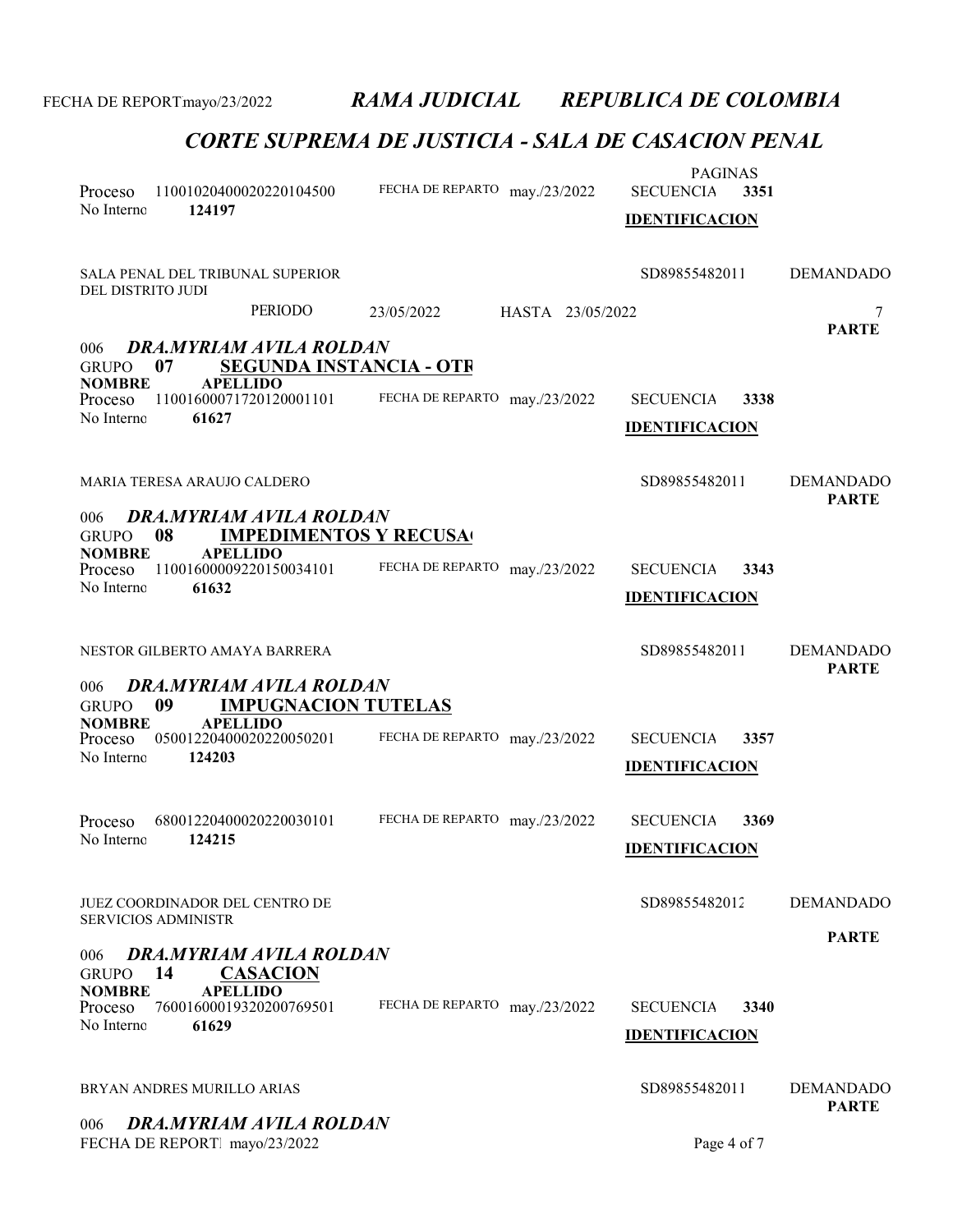### CORTE SUPREMA DE JUSTICIA - SALA DE CASACION PENAL

|                          |                                 |                                                                      | <b>PAGINAS</b>                |                  |                       |      |                  |
|--------------------------|---------------------------------|----------------------------------------------------------------------|-------------------------------|------------------|-----------------------|------|------------------|
| <b>GRUPO</b>             | <b>20</b>                       | <b>TUTELA DE PRIMERA INST.</b>                                       |                               |                  |                       |      |                  |
| <b>NOMBRE</b><br>Proceso | <b>APELLIDO</b>                 | 11001020400020220104200                                              | FECHA DE REPARTO may./23/2022 |                  | <b>SECUENCIA</b>      | 3347 |                  |
| No Interno               | 124194                          |                                                                      |                               |                  | <b>IDENTIFICACION</b> |      |                  |
|                          |                                 |                                                                      |                               |                  |                       |      |                  |
| DEL DISTRITO JUDI        |                                 | SALA PENAL DEL TRIBUNAL SUPERIOR                                     |                               |                  | SD89855482011         |      | <b>DEMANDADO</b> |
|                          |                                 | <b>PERIODO</b>                                                       | 23/05/2022                    | HASTA 23/05/2022 |                       |      | 7                |
|                          |                                 |                                                                      |                               |                  |                       |      | <b>PARTE</b>     |
| 007<br><b>GRUPO</b>      | 09                              | <b>DR.JOSE FRANCISCO ACUÑA VIZCAYA</b><br><b>IMPUGNACION TUTELAS</b> |                               |                  |                       |      |                  |
| <b>NOMBRE</b><br>Proceso | <b>APELLIDO</b>                 | 11001020500020220038902                                              | FECHA DE REPARTO may./23/2022 |                  | <b>SECUENCIA</b>      | 3358 |                  |
| No Interno               | 124204                          |                                                                      |                               |                  |                       |      |                  |
|                          |                                 |                                                                      |                               |                  | <b>IDENTIFICACION</b> |      |                  |
| Proceso                  |                                 | 11001020500020220049502                                              | FECHA DE REPARTO may./23/2022 |                  | <b>SECUENCIA</b>      | 3360 |                  |
| No Interno               | 124206                          |                                                                      |                               |                  | <b>IDENTIFICACION</b> |      |                  |
|                          |                                 |                                                                      |                               |                  |                       |      |                  |
| Proceso                  |                                 | 11001220400020220189201                                              | FECHA DE REPARTO may./23/2022 |                  | <b>SECUENCIA</b>      | 3365 |                  |
| No Interno               | 124211                          |                                                                      |                               |                  | <b>IDENTIFICACION</b> |      |                  |
|                          |                                 |                                                                      |                               |                  |                       |      |                  |
| Proceso                  |                                 | 68679220400020220002001                                              | FECHA DE REPARTO may./23/2022 |                  | <b>SECUENCIA</b>      | 3370 |                  |
| No Interno               | 124216                          |                                                                      |                               |                  | <b>IDENTIFICACION</b> |      |                  |
|                          |                                 |                                                                      |                               |                  |                       |      |                  |
|                          |                                 | <b>JUZGADO SEGUNDO DE EJECUCION DE</b>                               |                               |                  | SD89855482012         |      | <b>DEMANDADO</b> |
|                          | PENAS Y MEDIDAS DE              |                                                                      |                               |                  |                       |      | <b>PARTE</b>     |
| 007                      |                                 | DR.JOSE FRANCISCO ACUÑA VIZCAYA                                      |                               |                  |                       |      |                  |
| <b>GRUPO</b>             | 42                              | <b>IMPUGNACIONES ESPECIAI</b>                                        |                               |                  |                       |      |                  |
| <b>NOMBRE</b><br>Proceso | <b>APELLIDO</b>                 | 05615600029520140037201                                              | FECHA DE REPARTO may./23/2022 |                  | <b>SECUENCIA</b>      | 3335 |                  |
| No Interno               | 61624                           |                                                                      |                               |                  | <b>IDENTIFICACION</b> |      |                  |
|                          |                                 |                                                                      |                               |                  |                       |      |                  |
|                          | <b>CARLOS ARTURO PEREZ RAVE</b> |                                                                      |                               |                  | SD89855482010         |      | <b>DEMANDADO</b> |
|                          |                                 | PERIODO                                                              | 23/05/2022                    | HASTA 23/05/2022 |                       |      |                  |
|                          |                                 |                                                                      |                               |                  |                       |      | <b>PARTE</b>     |
| 008<br><b>GRUPO</b>      | 09                              | DRA.PATRICIA SALAZAR CUELLAR<br><b>IMPUGNACION TUTELAS</b>           |                               |                  |                       |      |                  |
| <b>NOMBRE</b><br>Proceso | <b>APELLIDO</b>                 | 11001023000020220063102                                              | FECHA DE REPARTO may./23/2022 |                  | <b>SECUENCIA</b>      | 3361 |                  |
| No Interno               | 124207                          |                                                                      |                               |                  | <b>IDENTIFICACION</b> |      |                  |
|                          |                                 |                                                                      |                               |                  |                       |      |                  |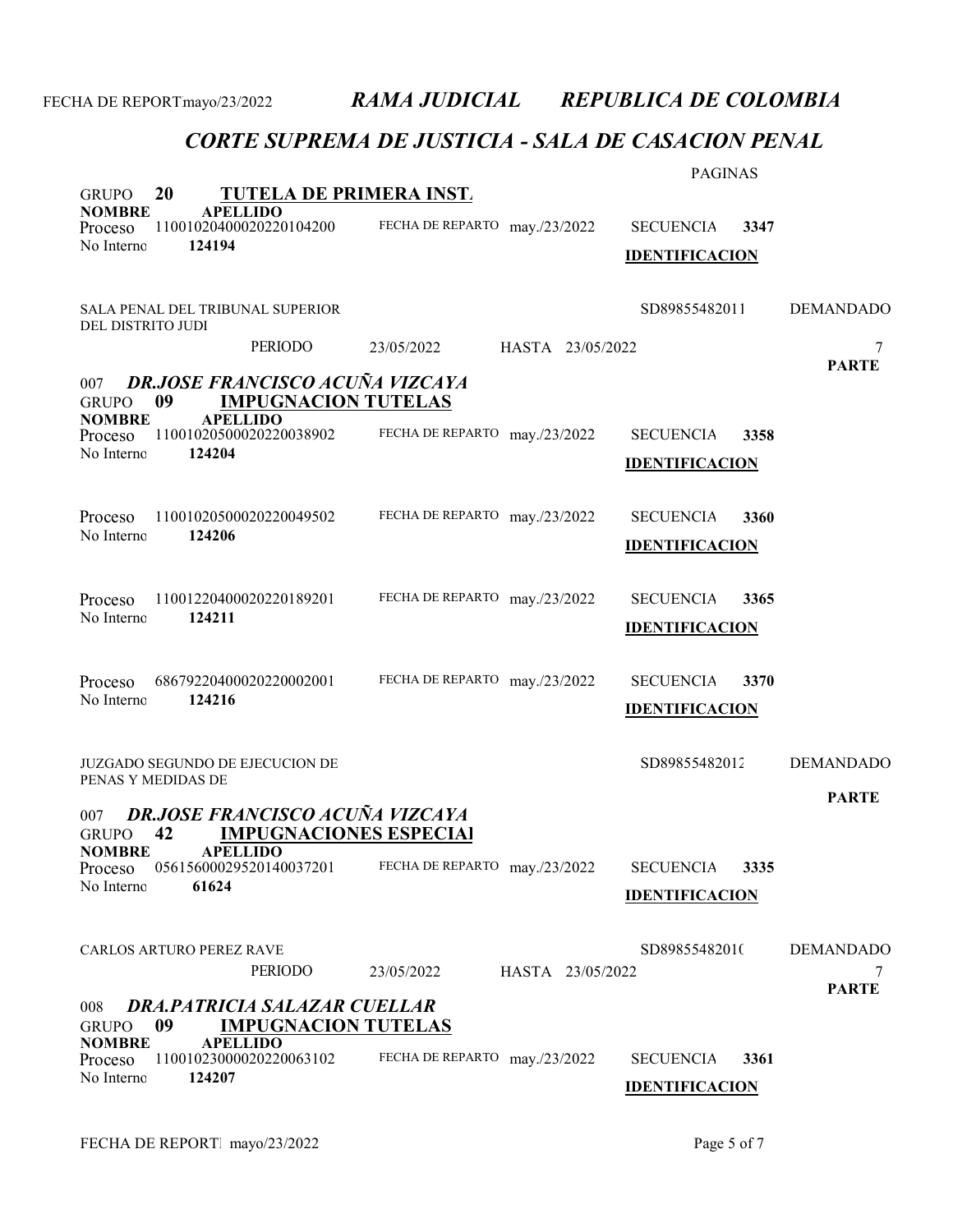### CORTE SUPREMA DE JUSTICIA - SALA DE CASACION PENAL

| 63001220400020220004401<br>Proceso<br>124214<br>No Interno                                                                  |                                                                | FECHA DE REPARTO may./23/2022            |                  | <b>PAGINAS</b><br><b>SECUENCIA</b><br><b>IDENTIFICACION</b> | 3368 |                                  |
|-----------------------------------------------------------------------------------------------------------------------------|----------------------------------------------------------------|------------------------------------------|------------------|-------------------------------------------------------------|------|----------------------------------|
| PROCURADURIA GENERAL DE LA NACION<br>008                                                                                    | DRA.PATRICIA SALAZAR CUELLAR                                   |                                          |                  | SD89855482012                                               |      | <b>DEMANDADO</b><br><b>PARTE</b> |
| <b>GRUPO</b><br>14<br><b>NOMBRE</b><br><b>APELLIDO</b><br>05001600020620200852901<br>Proceso<br>No Interno<br>61623         | <b>CASACION</b>                                                | FECHA DE REPARTO may./23/2022            |                  | <b>SECUENCIA</b><br><b>IDENTIFICACION</b>                   | 3334 |                                  |
| HUGO ARMANDO CORREA                                                                                                         |                                                                |                                          |                  | 71798584                                                    |      | <b>DEMANDADO</b><br><b>PARTE</b> |
| 008<br>20<br><b>GRUPO</b><br><b>NOMBRE</b><br><b>APELLIDO</b><br>11001020400020220104100<br>Proceso<br>No Interno<br>124193 | DRA.PATRICIA SALAZAR CUELLAR<br><b>TUTELA DE PRIMERA INST.</b> | FECHA DE REPARTO may./23/2022            |                  | <b>SECUENCIA</b><br><b>IDENTIFICACION</b>                   | 3346 |                                  |
| 11001020400020220104700<br>Proceso<br>No Interno<br>124199                                                                  |                                                                | FECHA DE REPARTO may./23/2022            |                  | <b>SECUENCIA</b><br><b>IDENTIFICACION</b>                   | 3353 |                                  |
| <b>SALA PENAL DEL TRIBUNAL SUPERIOR</b><br>DEL DISTRITO JUDI                                                                |                                                                |                                          |                  | SD89855482011                                               |      | <b>DEMANDADO</b>                 |
| 008<br>21<br><b>GRUPO</b><br><b>APELLIDO</b><br><b>NOMBRE</b><br>11001020400020220105000<br>Proceso<br>No Interno<br>124202 | DRA.PATRICIA SALAZAR CUELLAR<br><b>COLISIONES DE TUTELA</b>    | FECHA DE REPARTO may./23/2022            |                  | <b>SECUENCIA</b><br><b>IDENTIFICACION</b>                   | 3356 | <b>PARTE</b>                     |
| <b>GOBERNACION DEL MAGDALENA</b>                                                                                            |                                                                |                                          |                  | SD89855482012                                               |      | <b>DEMANDADO</b><br><b>PARTE</b> |
| 008<br>29<br><b>GRUPO</b><br><b>NOMBRE</b><br><b>APELLIDO</b><br>20001220400120220035401<br>Proceso<br>No Interno<br>61633  | <b>DRA.PATRICIA SALAZAR CUELLAR</b><br><b>HABEAS CORPUS</b>    | FECHA DE REPARTO may./23/2022            |                  | <b>SECUENCIA</b><br><b>IDENTIFICACION</b>                   | 3348 |                                  |
| <b>HENRY MATUTE CUELLO</b>                                                                                                  | PERIODO                                                        | 23/05/2022                               | HASTA 23/05/2022 | SD89855482011                                               |      | <b>DEMANDADO</b><br>7            |
| 009                                                                                                                         |                                                                | <b>DR.FERNANDO LEON BOLAÑOS PALACIOS</b> |                  |                                                             |      | <b>PARTE</b>                     |

FECHA DE REPORT. mayo/23/2022 Page 6 of 7